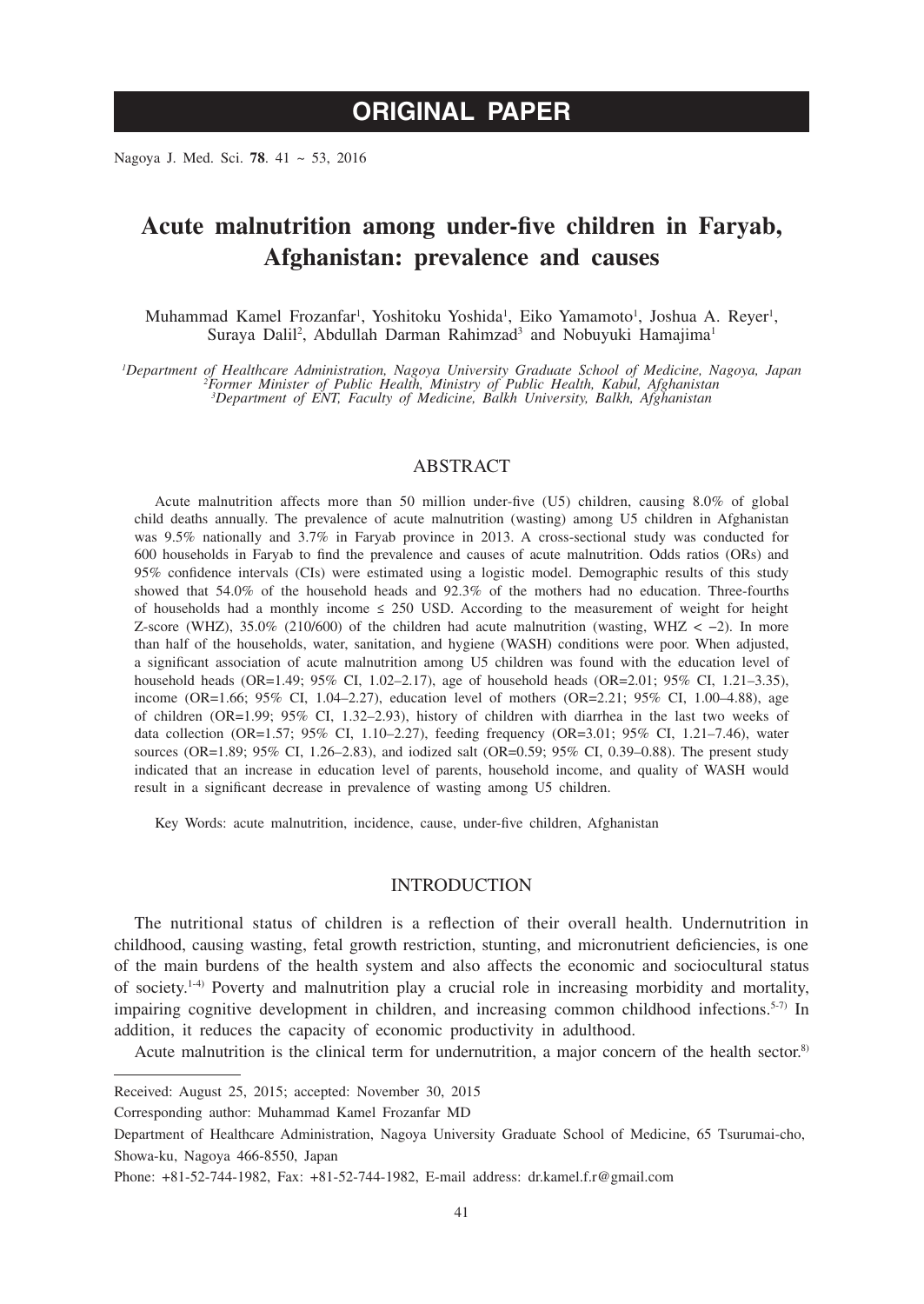It is defined as a weight-for-height Z-score (WHZ)  $\lt -2$  (wasting). Acute malnutrition affects more than 50 million under-five (U5) children, causing  $8.0\%$  of child deaths globally each year.<sup>9,10)</sup> Acutely malnourished children are categorized into severe acute malnutrition (SAM) and moderate acute malnutrition (MAM) on the basis of body measurements.<sup>3)</sup> SAM is defined as WHZ <  $-3$ ,<sup>11)</sup> affecting approximately 19 million children under the age of five worldwide annually. Focusing on it is a moral and ethical imperative.12-14) Children with MAM are defined as having WHZ < −2 and ≥ −3, accounting for 11.0% of undernourished children worldwide; these children face a higher risk of morbidity from infectious disease, which puts them at three times more risk of death than their counterparts with sufficient nutrition.13,15) The findings show that more than 400,000 child deaths can be prevented each year by adequate identification and proper management of acute malnutrition.<sup>16)</sup>

Acute malnutrition is one of the main concerns of the health sector in Afghanistan. It is caused by poor maternal nutrition before and during pregnancy, inappropriate infant feeding practices, and repeated episodes of infections. Other contributing factors include lack of food (due to lower purchasing power or destruction of crops during natural disasters and conflicts) and lack of resources and information.17-20) The existing situation of health and nutrition in Afghanistan indicates that progress towards achievement of Millennium Development Goals (MDG) 2015 has been relatively slow, with an U5 mortality rate of 102 deaths per 1,000 live births.17,18) A high percentage of illiterate mothers, limited access to safe drinking water, and poor hygiene and sanitation have also contributed to undernutrition and child morbidity in the country.<sup>21,22)</sup> The prevalence of acute malnutrition among U5 children was 9.5% in the country overall and 3.7% in Faryab province in 2013.18)

Growing evidence suggests that 80% of childhood disease is related directly or indirectly to unsafe drinking water, inadequate sanitation and hygiene practices.23) Also it has been revealed in existing studies that there is strong link in child linear growth and WASH practices.<sup>24)</sup> Approximately 25% of malnutrition cases can be attributed to children suffering five or more episodes of diarrhea before the age of 24 months.25) Recent studies show that, diarrheal mortality rate is fourth highest in Afghanistan, and approximately 9% of all deaths among U5 children are due to diarrheal diseases in the country. Although the hygiene has been improved, water supply and sanitation could further prevent  $95\%$  of all diarrhea cases.<sup>26)</sup>

Past studies in malnutrition have focused more on the prevalence of malnutrition rather than its causes. Thus, there has been a need for studies consisting of both prevalence and causes in order to provide a clearer picture of nutritional status of U5 children in the country. The current study was conducted to find the prevalence and causes of acute malnutrition among U5 children in Faryab, Afghanistan.

## MATERIALS AND METHODS

The target of anthropometry was children aged 6–59 months and mothers giving care to target children. Information on the heads of household was also collected. The head of household was defined as the person in the household who makes the major decisions for all the household members, such as financial expenditures, schooling, medical care, and food. According to the Afghanistan Research and Evaluation Unit 2013, the population of Faryab province was 948,000. In this survey, the sample size was set to be about 600, a similar sample size of the Nutrition Baseline Survey 2011 and National Nutrition Survey 2013, run in Faryab province. The ages of the target children were determined by asking the mother and head of household about the children's birth dates. To improve accuracy, different sources (such as identification cards, im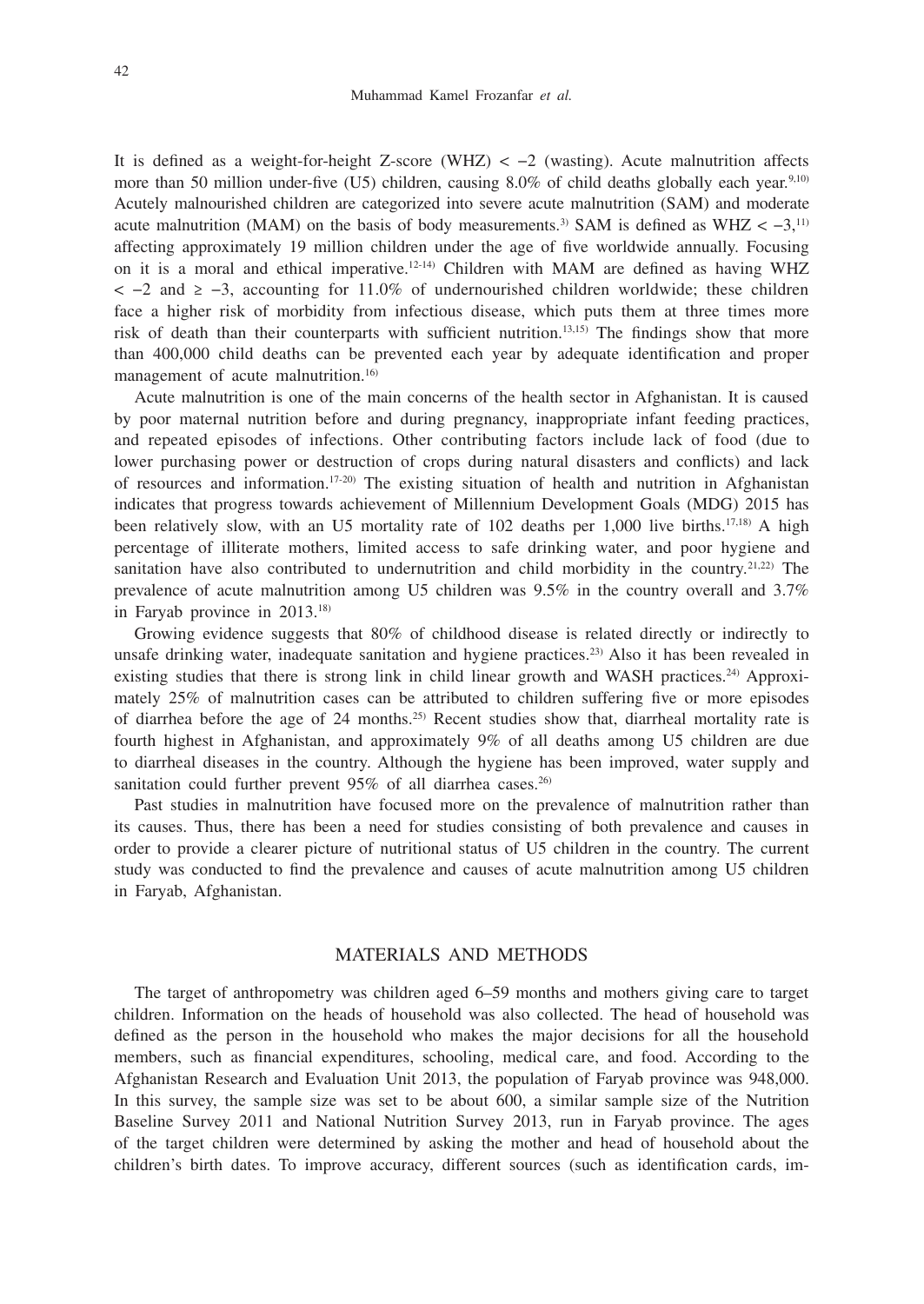munization cards, and birth certificates) were also used to ascertain the ages of eligible children.

A stratified two-stage sampling design was adopted for this study. Three (Pashtonkot, Dawlat Abad, and Belcheragh) out of 14 districts in the province were chosen to cover a wide variety of demographic characteristics. From each target district, four villages were selected randomly by lottery. Each village was divided into 8 to 12 clusters according to population distribution, and 1 cluster was selected randomly as the target cluster. In each target cluster, data collection of households started from the center of the cluster. To collect data from households, Standardized Monitoring and Assessment of Relief and Transitions (SMART) methodology was used. In this method, when the first household was chosen randomly, the data collectors moved to the adjacent households until reaching the target sample size from the target cluster (one U5 child from each household).<sup>20)</sup> Data collection started on August 5, 2014, simultaneously in all three provincial districts and completed on August 17, 2014.

Data collection was carried out by the community health supervisors from Solidarity for Afghan Families, a national non-governmental organization that implements the provincial Basic Package of Health Service (BPHS). The survey team consisted of one male team leader and two members (one male and one female). In each of the three target districts, one team was assigned to collect the data.

Training was conducted for all three teams from August 1 to August 3, 2014 in Maimana city of Faryab province. The questionnaire used in Nutrition Baseline Survey 2011 was used in this study to collect the data. This study collected information on the household demographics, anthropometric measurements of the children and mothers, and amount of iodine in the kitchen salt to understand the amount of iodine in the daily used salt, which is strongly linked with linear growth of U5 children.

To determine the nutritional status of children; the youngest child in the household was selected and measured three times for all four indicators: height, weight, measurement of upper arm circumference (MUAC), and edema. The middle of the left upper arm circumference was chosen for MUAC. MAM was defined as being  $< 12.5$  cm and  $\ge 11.5$  cm, and SAM was  $<$ 11.5 cm at 6–59 months old age ranges for both boys and girls. To inspect the bipedal edema, the examiner pressed the lateral side of the child's feet with the thumb for 5 seconds. If the soft tissue did not return to the previous condition within 5 seconds, the child was considered edematous. For the mothers, only MUAC was measured; MAM as < 23 cm. There is no definition of SAM for adults according to the WHO guideline on MUAC.

Teams were instructed to test kitchen salt from each of the households for iodine quantity by using rapid salt test kits. If there was a dark purple color change from the salt, this indicated that the salt had a sufficient amount of iodine. If there was only a light purple color change, the salt did not have the proper amount of iodine. If there was no color change, the salt was not iodized. Properly iodized salt was defined as kitchen salt with ≥ 15 ppm iodine as per the 2003 WHO bulletin.

The means and standard deviations (SD) of continuous variables were calculated. Categorical variables were expressed as numbers and percentages, with differences in percentages examined using a Fisher's exact test. A logistic regression model was applied to estimate odd ratios (ORs) and 95% confidence intervals (CIs) of factors for acute malnutrition. Associations were considered statistically significant when the p-value was < 0.05. Statistical Package for the Social Sciences (SPSS) version 22.0 was used for analyses.

The study design, sampling strategy, instruments, and analytical plans were reviewed and approved by Institutional Review Board of the Afghanistan Ministry of Public Health. Confidentiality of all collected data was assigned with a high priority during each stage of data handling. Individual names and personal information of respondents were kept confidential, being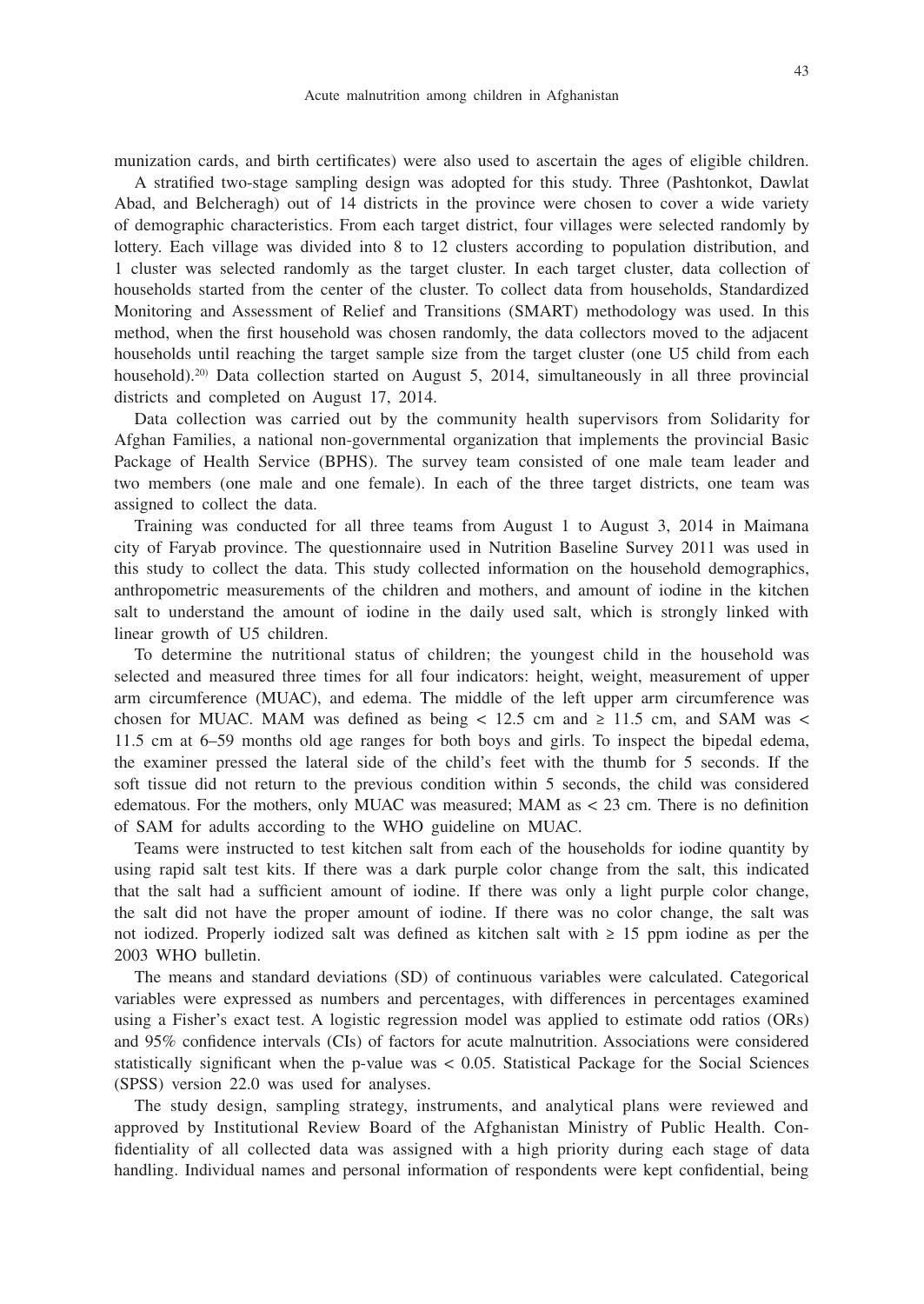anonymous for analyses. All data files were protected by passwords. The purpose of the study was explained to, and written consent was obtained from, the heads of all selected households.

#### RESULTS

The data was obtained from 600 (0.37% of the whole households in the province) out of 638 households approached by interviewers. As shown in Table 1, regarding the sociodemographic characteristics of household heads and mothers, 69.3% of the household heads were male. Those aged more than 25 years comprised 88.5% of the male heads and 83.2% of the female heads; 48.8% of male heads and 65.8% of female heads were without education (*p*<0.001); 22.6% of male heads and 23.9% of female heads had monthly income  $\leq$  250 USD, which is defined as a low income by the tax bureau of the Afghanistan Ministry of Finance. The mean of household monthly income was 204.9 USD (SD, 172.0 USD); 93.5% of the male heads and 77.7% of the female heads were married  $(p<0.001)$ ; 32.8% had four to six U5 children, and 62.2% had three children or less. The mean age of the mothers was 30.9 years (SD, 7.2 years). The great majority of the mothers had no education (92.3%). At the interview, 57.3% of the mothers were pregnant or lactating, and 26% had MAM.

Table 2 shows the characteristics of 600 children (281 boys and 319 girls); 55.5% were aged < 24 months. The mean age of children was 24.2 months (SD, 14.6 months). Among male children, 45.6% had a history of diarrhea within the two weeks before data collection, as did 40.1% of female children; 38.8% were treated for diarrhea; 31.2% had had a fever within the two weeks before data collection; 93.7% had received drops of polio vaccine; 9.3% of male children and 8.5% of female children were currently registered in a nutrition program. Based on WHZ measurements,  $35.0\%$  (95% CI,  $31.2-39.0\%$ ) had acute malnutrition, including 6.7% (95% CI, 4.8–9.0%) for SAM and 28.3% (95% CI, 24.7–32.1%) for MAM; 36.0%, 7.5%, and 28.5% among the male children and 34.2%, 6.0%, and 28.2% among the female children, respectively. Based on MUAC, SAM was 5.8% (95% CI, 4.1–8.0%) and MAM was 25.7% (95% CI, 22.2–29.3%). Bipedal edema was found  $3.0\%$  (95% CI, 1.8–4.7%) of children. There were no significant differences in the characteristics listed in Table 2 between male and female children.

Table 3 demonstrates the WASH practices in the household; 52.2% of households with male heads and 72.3% of the households with female heads were using unprotected water sources  $(p<0.001)$ . Treatment of water using methods such as boiling or adding chlorine had been done in 87.0% of male-headed households and 77.2% in female-headed households (*p*=0.004). Unsanitary toilets were being used in 84.5% of the households. Washing facilities near the toilets were available in 42.2% of the households. Only 15.8% of the households were disposing of their refuse (garbage) sanitarily. Soap use in the 24 hours prior to data collection was less frequent (*p*<0.001) in male-headed households (60.6%) than in female-headed households (81.0%). In the majority of the households, soap usage was not common in activities such as before food preparation, before eating, before feeding the children, and after cleaning children who had defecated; the differences in soap use between male and female heads was significant before eating  $(p<0.001)$ , before feeding the children  $(p<0.001)$ , and after cleaning children who had defecated  $(p=0.021)$ . Washing hands with soap after defecation was done in 49.2% in the households. Only 25.0% of the male- and 19.0% of the female-headed households were using salt with the proper amount of iodine  $(p=0.001)$ .

Table 4 shows ORs and 95% CIs of acute malnutrition among U5 children according to sociodemographic and household characteristics. In the adjusted binary regression analysis, there was a significant association between acute malnutrition among U5 children and education level,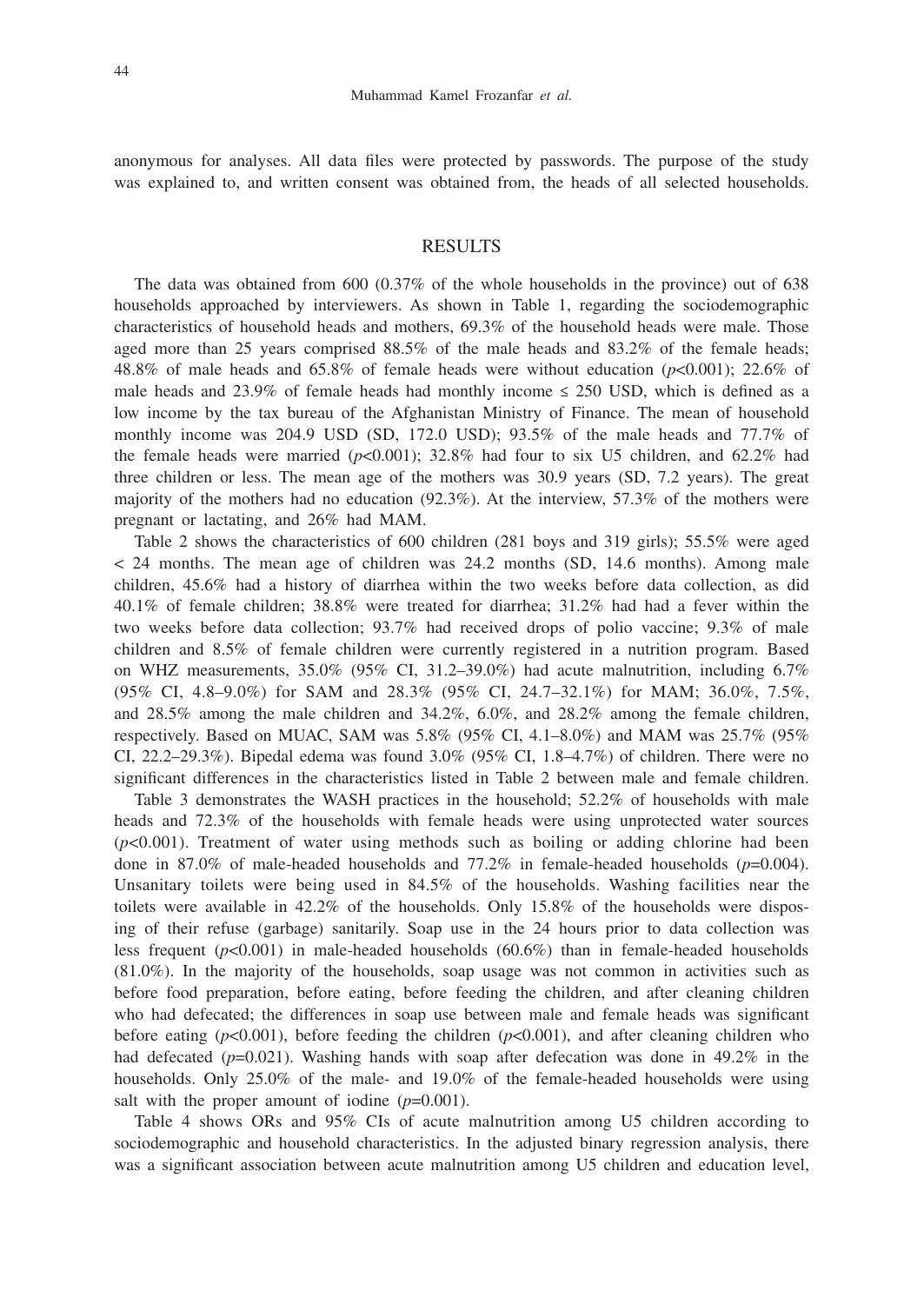age category of household heads, household monthly income, education level of mothers, age category of U5 children, diarrhea among children in the last two weeks, and 24-hour feeding frequency. U5 children of households with uneducated heads (OR=1.49; 95% CI, 1.02–2.17),

| Characteristics                            | Male           |        |                  | Female | Total       |        |
|--------------------------------------------|----------------|--------|------------------|--------|-------------|--------|
|                                            | $\mathbf n$    | $(\%)$ | n                | $(\%)$ | $\mathbf n$ | $(\%)$ |
| Total                                      | 416            | (100)  | 184              | (100)  | 600         | (100)  |
| Age group of household head                |                |        |                  |        |             |        |
| $\leq$ 25 years                            | 48             | (11.5) | 31               | (16.8) | 79          | (13.2) |
| $> 25$ years                               | 368            | (88.5) | 153              | (83.2) | 521         | (86.8) |
| Education level b of household head        |                |        |                  |        |             |        |
| With education <sup>c</sup>                | 213            | (51.2) | 63               | (34.2) | 276         | (46.0) |
| No education                               | 203            | (48.8) | 121              | (65.8) | 324         | (54.0) |
| Income of the household                    |                |        |                  |        |             |        |
| $\leq$ 250 USD                             | 322            | (77.4) | 140              | (76.1) | 462         | (77.0) |
| $> 250$ USD                                | 94             | (22.6) | 44               | (23.9) | 138         | (23.0) |
| Marital status b of household head         |                |        |                  |        |             |        |
| Currently married                          | 389            | (93.5) | 143              | (77.7) | 532         | (88.7) |
| Widowed                                    | 9              | (2.2)  | 40               | (21.7) | 49          | (8.2)  |
| Single                                     | $\overline{4}$ | (1.0)  | 1                | (0.5)  | 5           | (0.8)  |
| More than one couple d                     | 14             | (3.4)  | $\boldsymbol{0}$ | (0)    | 14          | (2.3)  |
| Number of children in household            |                |        |                  |        |             |        |
| $\leq$ 3 children                          | 264            | (63.5) | 109              | (59.2) | 373         | (62.2) |
| $> 3$ children                             | 152            | (36.5) | 75               | (40.8) | 227         | (37.8) |
| Age group of mothers                       |                |        |                  |        |             |        |
| $\leq$ 25 years                            | 104            | (25.0) | 49               | (26.6) | 153         | (25.5) |
| $26 - 35$ years                            | 200            | (48.1) | 98               | (53.3) | 298         | (49.7) |
| $> 35$ years                               | 112            | (26.9) | 37               | (20.1) | 149         | (24.8) |
| Education level of mothers                 |                |        |                  |        |             |        |
| With education <sup>c</sup>                | 36             | (8.7)  | 10               | (5.4)  | 46          | (7.7)  |
| No education                               | 380            | (91.3) | 174              | (94.6) | 554         | (92.3) |
| Obstetric factors of mothers at interview  |                |        |                  |        |             |        |
| None                                       | 175            | (42.1) | 81               | (44.0) | 256         | (42.6) |
| Pregnant                                   | 83             | (20.0) | 35               | (19.0) | 118         | (19.7) |
| Lactating                                  | 158            | (38.0) | 68               | (37.0) | 226         | (37.7) |
| Nutritional status of mothers              |                |        |                  |        |             |        |
| Normal                                     | 317            | (76.2) | 127              | (69.0) | 444         | (74.0) |
| Moderately acute malnutrition <sup>e</sup> | 99             | (23.8) | 57               | (31.0) | 156         | (26.0) |

**Table 1** Sociodemographic characteristics of household heads and mothers  $\alpha$  (n = 600)

<sup>a</sup> Caregivers of the target children

 $\frac{b}{p}$  < 0.001 using Fisher's exact test

<sup>c</sup> Primary or higher education

<sup>d</sup> Respondents who had more than one wife

<sup>e</sup> Measurement of upper arm circumference < 23 cm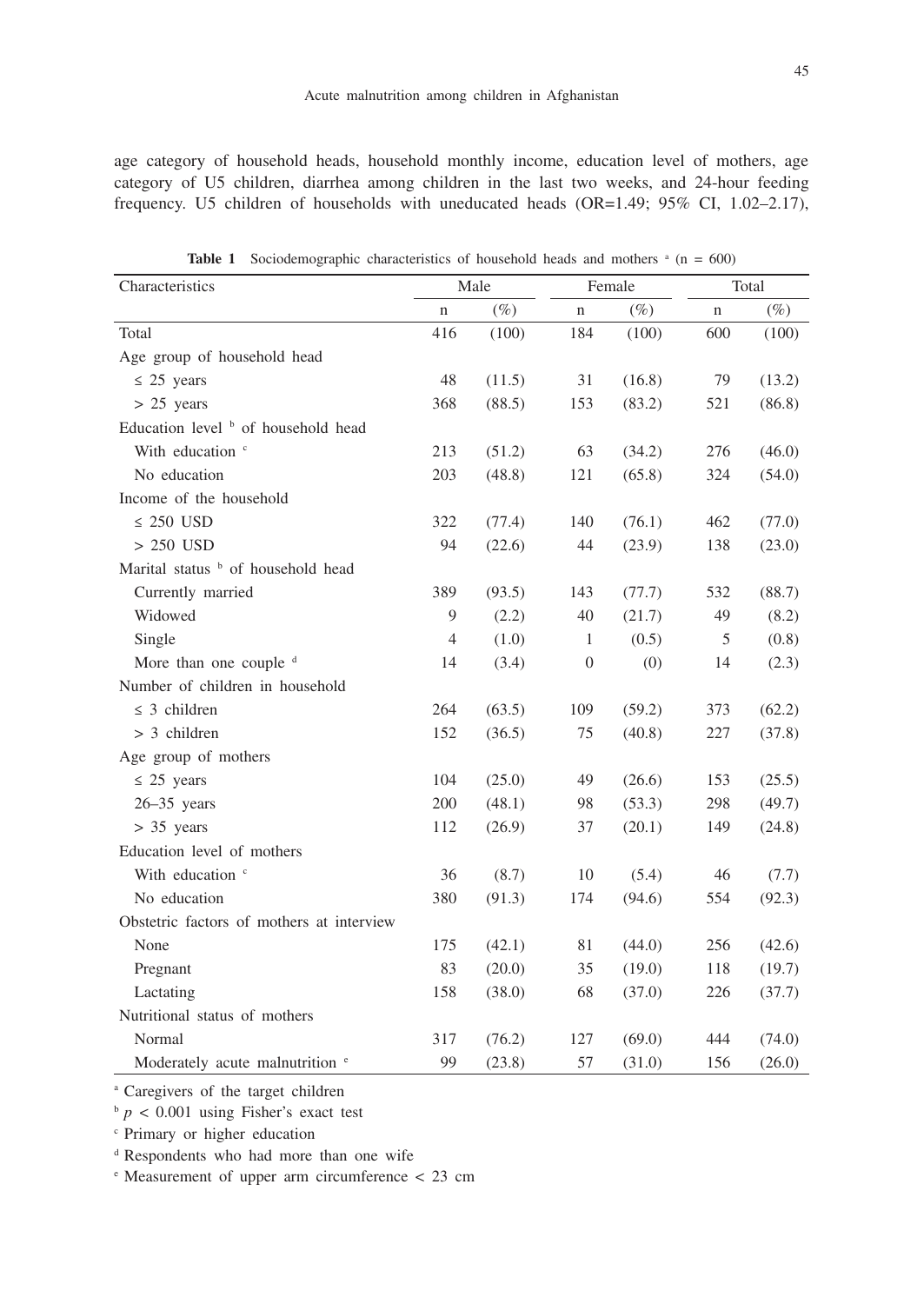| Characteristics                           | Male |        |     | Female | Total |        |
|-------------------------------------------|------|--------|-----|--------|-------|--------|
|                                           | n    | $(\%)$ | n   | $(\%)$ | n     | $(\%)$ |
| Total                                     | 281  | (100)  | 319 | (100)  | 600   | (100)  |
| Age category                              |      |        |     |        |       |        |
| $6-23$ months                             | 162  | (57.7) | 171 | (53.6) | 333   | (55.5) |
| 24-59 months                              | 119  | (42.3) | 148 | (46.4) | 267   | (44.5) |
| Diarrhea in last two weeks                |      |        |     |        |       |        |
| Yes                                       | 128  | (45.6) | 128 | (40.1) | 256   | (42.7) |
| N <sub>o</sub>                            | 153  | (54.4) | 191 | (59.9) | 344   | (57.3) |
| Received treatment for diarrhea           |      |        |     |        |       |        |
| Yes                                       | 109  | (38.8) | 113 | (35.1) | 222   | (36.8) |
| N <sub>o</sub>                            | 171  | (60.9) | 207 | (64.9) | 378   | (63.2) |
| Fever in last two weeks                   |      |        |     |        |       |        |
| Yes                                       | 85   | (30.2) | 102 | (32.0) | 187   | (31.2) |
| No                                        | 196  | (69.8) | 217 | (68.0) | 413   | (68.8) |
| Received polio drops                      |      |        |     |        |       |        |
| Yes                                       | 266  | (94.7) | 296 | (92.8) | 562   | (93.7) |
| N <sub>o</sub>                            | 15   | (5.3)  | 23  | (7.2)  | 38    | (6.3)  |
| 24-hour feeding frequency                 |      |        |     |        |       |        |
| $\leq$ 3 times                            | 15   | (5.0)  | 10  | (3.1)  | 25    | (4.2)  |
| $> 3$ times                               | 266  | (94.7) | 309 | (96.9) | 575   | (95.8) |
| Currently registered in nutrition program |      |        |     |        |       |        |
| Yes                                       | 26   | (9.3)  | 27  | (8.5)  | 53    | (8.8)  |
| N <sub>o</sub>                            | 255  | (90.7) | 292 | (91.5) | 547   | (91.2) |
| Acute malnutrition (WHZ)                  |      |        |     |        |       |        |
| Normal                                    | 180  | (64.0) | 210 | (65.8) | 390   | (65.0) |
| $\text{MAM} \ ^{\text{c}}$                | 80   | (28.5) | 90  | (28.2) | 170   | (28.3) |
| SAM <sup>d</sup>                          | 21   | (7.5)  | 19  | (6.0)  | 40    | (6.7)  |
| Acute malnutrition (MUAC)                 |      |        |     |        |       |        |
| Normal                                    | 190  | (67.7) | 221 | (69.2) | 411   | (68.5) |
| $\text{MAM}$ $^{\circ}$                   | 76   | (27.0) | 78  | (24.5) | 154   | (25.7) |
| $SAM$ <sup>f</sup>                        | 15   | (5.3)  | 20  | (6.3)  | 35    | (5.8)  |
| Acute malnutrition (Bipedal edema)        |      |        |     |        |       |        |
| Absent                                    | 270  | (96.1) | 312 | (97.8) | 582   | (97.0) |
| Present                                   | 11   | (3.9)  | 7   | (2.2)  | 18    | (3.0)  |

**Table 2** Characteristics of under-five children  $(a = 600)$ 

<sup>a</sup> Those who are the youngest (6–59 months old) child of the household

b Diarrhea is defined as the passage of three or more loose or liquid stools per day (or more frequent passage than is normal for the individual). Frequent passing of formed stools is not diarrhea, nor is the passing of loose, "pasty" stools by breastfed babies (WHO face sheet 2013)

 $\cdot$  Moderate acute malnutrition (WHZ  $\ge -3$  and  $\lt -2$ )

<sup>d</sup> Severe acute malnutrition (WHZ<–3)

<sup>e</sup> Moderate acute malnutrition (MUAC <12.5 and >11.5 cm)

<sup>f</sup> Severe acute malnutrition (MUAC <11.5 cm)

*p*-value of all indicators found not significant using Fisher's exact test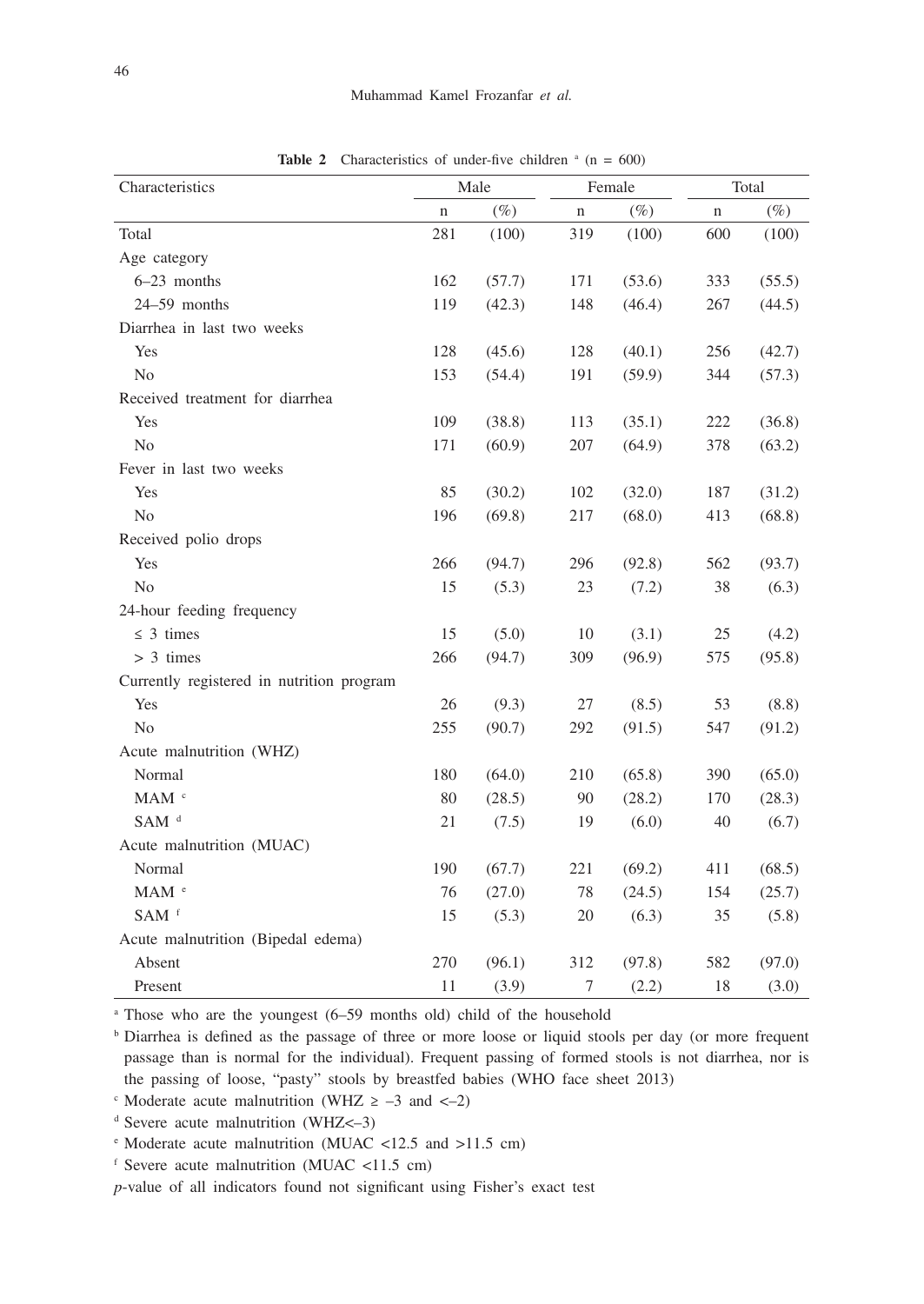| WASH practices                             | Male        |        |                | Female | Total |        |
|--------------------------------------------|-------------|--------|----------------|--------|-------|--------|
|                                            | $\mathbf n$ | $(\%)$ | $\mathbf n$    | $(\%)$ | n     | $(\%)$ |
| Total                                      | 416         | (100)  | 184            | (100)  | 600   | (100)  |
| Main drinking water source <sup>a</sup>    |             |        |                |        |       |        |
| Protected water source                     | 199         | (47.8) | 51             | (27.7) | 250   | (41.7) |
| Unprotected water source                   | 217         | (52.2) | 133            | (72.3) | 350   | (58.3) |
| Water treatment b                          |             |        |                |        |       |        |
| Yes                                        | 362         | (87.0) | 142            | (77.2) | 504   | (84.0) |
| N <sub>0</sub>                             | 54          | (13.0) | 42             | (22.8) | 96    | (16.0) |
| Method of water treatment c                |             |        |                |        |       |        |
| <b>Boiling</b>                             | 356         | (85.6) | 172            | (93.5) | 528   | (88.0) |
| Add chlorine                               | 36          | (8.7)  | 8              | (4.3)  | 44    | (7.3)  |
| Other methods                              | 24          | (5.8)  | $\overline{4}$ | (2.2)  | 28    | (4.7)  |
| Type of toilet                             |             |        |                |        |       |        |
| Sanitary toilet d                          | 70          | (16.2) | 23             | (12.5) | 93    | (15.5) |
| Unsanitary toilet                          | 346         | (83.2) | 161            | (87.5) | 507   | (84.5) |
| Hand washing facility near to the toilet   |             |        |                |        |       |        |
| Yes                                        | 169         | (40.6) | 84             | (45.7) | 253   | (42.2) |
| N <sub>o</sub>                             | 247         | (59.4) | 100            | (54.3) | 347   | (57.8) |
| Disposal of household refuse               |             |        |                |        |       |        |
| Sanitary disposal                          | 66          | (15.9) | 29             | (15.8) | 95    | (15.8) |
| Unsanitary disposal                        | 350         | (84.1) | 155            | (84.2) | 505   | (84.2) |
| Used soap in last 24 hours <sup>a</sup>    |             |        |                |        |       |        |
| Yes                                        | 252         | (60.6) | 149            | (81.0) | 401   | (66.8) |
| N <sub>o</sub>                             | 164         | (39.4) | 35             | (19.0) | 199   | (33.2) |
| Use soap before food preparation           |             |        |                |        |       |        |
| Yes                                        | 303         | (72.8) | 137            | (74.5) | 440   | (73.3) |
| No                                         | 113         | (27.2) | 47             | (25.5) | 160   | (26.7) |
| Use soap before eating <sup>a</sup>        |             |        |                |        |       |        |
| Yes                                        | 179         | (43.0) | 50             | (27.2) | 229   | (38.2) |
| N <sub>o</sub>                             | 237         | (57.0) | 134            | (72.8) | 371   | (61.8) |
| Use soap before feeding the child a        |             |        |                |        |       |        |
| Yes                                        | 179         | (43.0) | 47             | (25.5) | 226   | (37.7) |
| N <sub>o</sub>                             | 237         | (57.0) | 134            | (74.5) | 374   | (62.3) |
| Use soap after defecation                  |             |        |                |        |       |        |
| Yes                                        | 274         | (65.9) | 126            | (68.5) | 400   | (66.7) |
| $\rm No$                                   | 142         | (34.1) | 58             | (31.5) | 200   | (33.3) |
| Use soap after cleaning child defecation c |             |        |                |        |       |        |
| Yes                                        | 218         | (52.4) | 77             | (41.8) | 295   | (49.2) |
| No                                         | 198         | (47.6) | 107            | (58.2) | 305   | (50.8) |
| Iodine in the kitchen salt <sup>e</sup>    |             |        |                |        |       |        |
| No iodine                                  | 122         | (29.3) | 34             | (18.5) | 156   | (26.0) |
| Improper amount                            | 190         | (45.7) | 115            | (62.5) | 305   | (50.8) |

Table 3 WASH practices in the household  $(n=600)$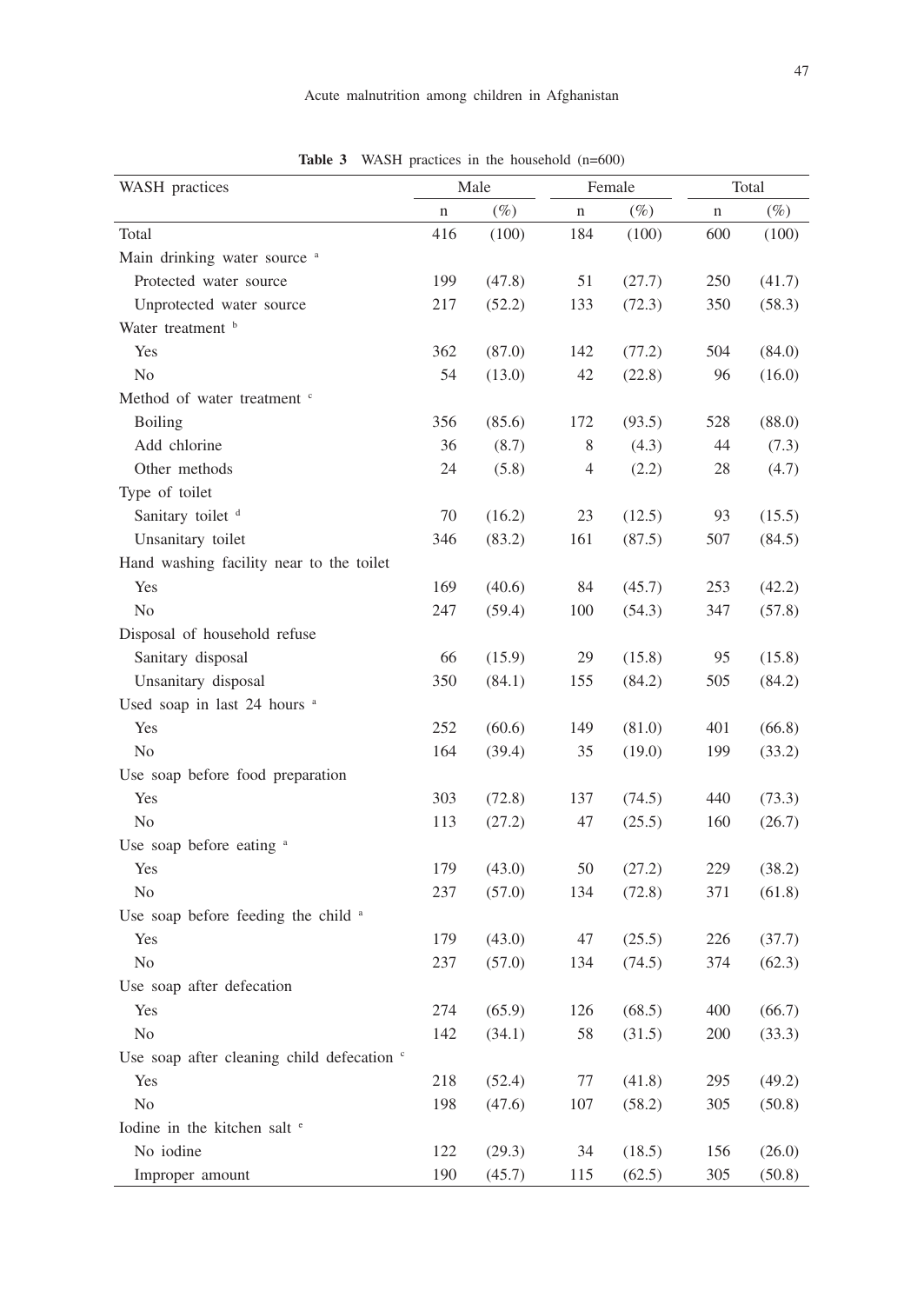| amount<br>$P^{\text{per}}$<br>Proper | 04 | $\sim$<br>$\cdot$ | ◡ | $\Omega$ | $\Omega$<br>1 J J | <u>_</u><br>$-$ |
|--------------------------------------|----|-------------------|---|----------|-------------------|-----------------|
|--------------------------------------|----|-------------------|---|----------|-------------------|-----------------|

 $\alpha$  *p*<0.001,  $\beta$  *p*=0.004,  $\gamma$  *p*=0.021,  $\gamma$  *p*=0.001 using Fisher's exact test. d Sanitary toilets are those that hygienically separate human excreta from human contact. Types of sanitary toilets include flush or pour-flush toilets to a piped sewer system, septic tank or pit, ventilated improved pit latrine, pit latrine with slab, and composting toilet.

**Table 4** Odds ratio (OR) and 95% confidence interval (CI) of acute malnutrition among under-five children based on sociodemographic and household characteristics

| Variables                           | Unadjusted   |                     |            | Adjusted <sup>a</sup> |                 |            |
|-------------------------------------|--------------|---------------------|------------|-----------------------|-----------------|------------|
|                                     | <b>OR</b>    | $(95\% \text{ CI})$ | $p$ -value | <b>OR</b>             | (95% CI)        | $p$ -value |
| Education level of household head   |              |                     |            |                       |                 |            |
| With education b                    | 1            | Reference           |            | 1                     | Reference       |            |
| No education                        | 1.86         | $(1.32 - 2.62)$     | < 0.001    | 1.49                  | $(1.02 - 2.17)$ | 0.038      |
| Age of household head               |              |                     |            |                       |                 |            |
| $> 25$ years                        | 1            | Reference           |            | 1                     | Reference       |            |
| $\leq$ 25 years                     | 2.00         | $(1.24 - 3.22)$     | 0.005      | 2.01                  | $(1.21 - 3.35)$ | 0.007      |
| Monthly income of household         |              |                     |            |                       |                 |            |
| $> 250$ USD <sup>c</sup>            | $\mathbf{1}$ | Reference           |            | $\mathbf{1}$          | Reference       |            |
| $\leq$ 250 USD                      | 2.19         | $(1.41 - 3.40)$     | 0.001      | 1.66                  | $(1.04 - 2.27)$ | 0.034      |
| Number of children in the household |              |                     |            |                       |                 |            |
| $\leq$ 3 children                   | 1            | Reference           |            | 1                     | Reference       |            |
| $> 3$ children                      | 1.44         | $(1.01 - 2.05)$     | 0.044      | 1.24                  | $(0.85 - 1.80)$ | 0.272      |
| Education level of mother           |              |                     |            |                       |                 |            |
| With education b                    | 1            | Reference           |            | 1                     | Reference       |            |
| No education                        | 2.34         | $(1.11-4.96)$       | 0.026      | 2.21                  | $(1.00 - 4.88)$ | 0.049      |
| Nutrition status of mother          |              |                     |            |                       |                 |            |
| Normal                              | 1            | Reference           |            | 1                     | Reference       |            |
| Moderate acute malnutrition d       | 1.32         | $(0.91 - 1.92)$     | 0.149      | 1.03                  | $(0.69 - 1.55)$ | 0.877      |
| Age category of children            |              |                     |            |                       |                 |            |
| $\geq$ 24 months                    | 1            | Reference           |            | 1                     | Reference       |            |
| $< 24$ months                       | 2.40         | $(1.69 - 3.41)$     | < 0.001    | 1.99                  | $(1.32 - 2.93)$ | 0.001      |
| Diarrhea of child in last two weeks |              |                     |            |                       |                 |            |
| No                                  | 1            | Reference           |            | 1                     | Reference       |            |
| Yes                                 | 1.84         | $(1.31 - 2.59)$     | < 0.001    | 1.57                  | $(1.10 - 2.27)$ | 0.014      |
| 24-hour feeding frequency of child  |              |                     |            |                       |                 |            |
| $\geq 4$ times                      | 1            | Reference           |            | $\mathbf{1}$          | Reference       |            |
| $\leq$ 3 times                      | 3.93         | $(1.65 - 9.34)$     | 0.002      | 3.01                  | $(1.21 - 7.46)$ | 0.017      |
| Child ever breastfed                |              |                     |            |                       |                 |            |
| Yes                                 | 1            | Reference           |            | 1                     | Reference       |            |
| N <sub>o</sub>                      | 2.30         | $(1.40 - 3.77)$     | 0.001      | 1.06                  | $(0.60 - 1.88)$ | 0.850      |

a Adjusted for education level of heads of household, monthly income of households, age category of heads of household, number of under-five children in the households, education level of mothers, nutrition status of mothers, age category of children, diarrhea among children, frequency of child feeding, and children ever breastfed.

**b** Primary or higher education

 Households which have ≤ 250 USD monthly income are recognized as low income according to the Afghanistan tax law. <sup>d</sup> MUAC is <23cm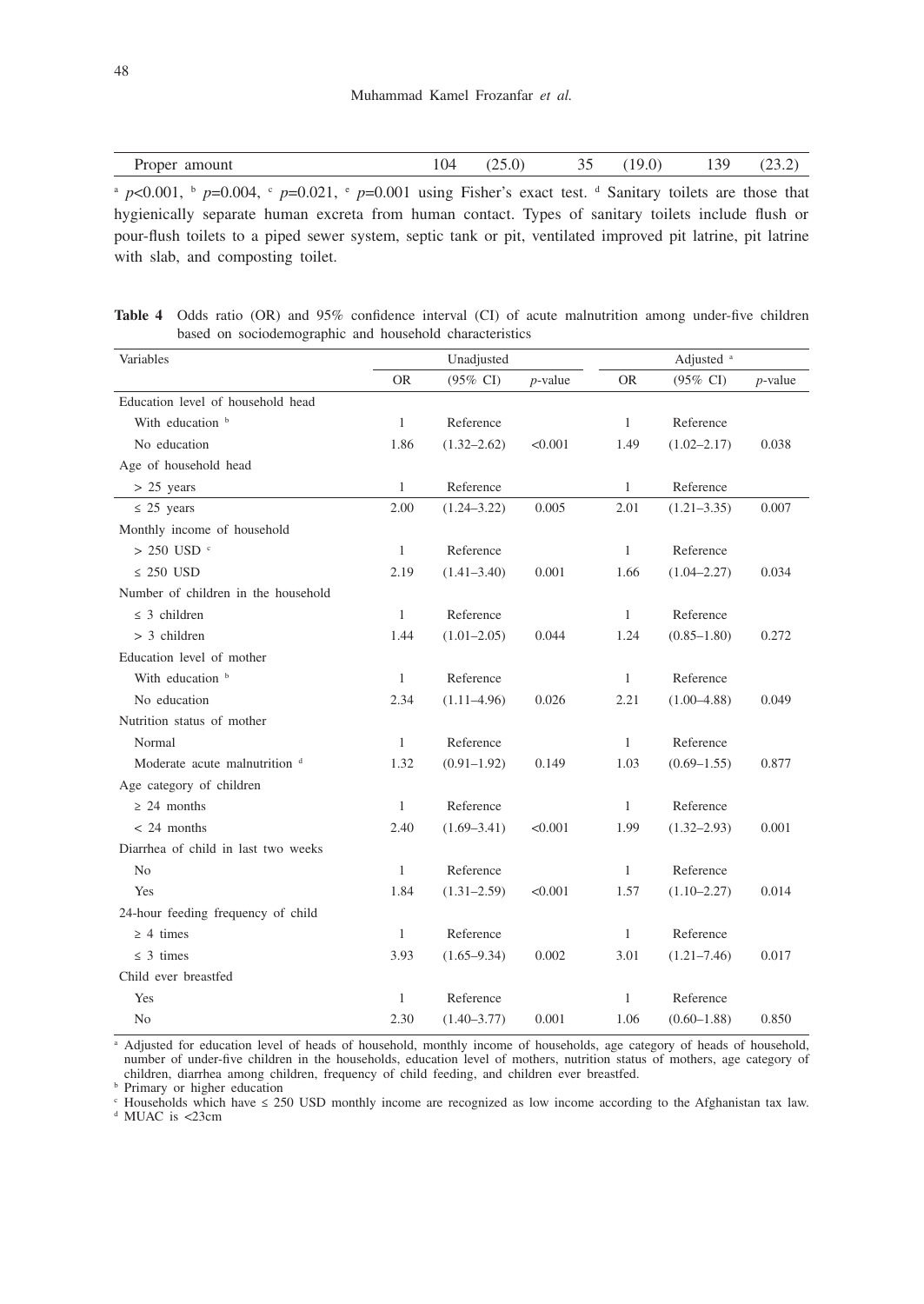income  $\leq$  250 USD per month (OR=1.66; 95% CI, 1.04–2.27), and heads aged  $\leq$  24 years old (OR=2.01; 95% CI, 1.21–3.35) were about two times more likely to be acutely malnourished than their counterparts. The children who had history of diarrhea in the last two weeks of data collection (OR=1.57; 95% CI, 1.10–2.27) and those aged  $\leq$  24 months (OR=1.99; 95% CI, 1.32–2.93) were more like to be acutely malnourished than their counterparts. Children of uneducated mothers  $(OR=2.21; 95\% \text{ CI}, 1.00-4.88)$  and children who were fed three times or less in 24 hours (OR =  $3.01$ ; 95% CI, 1.21–7.46) were about three times more likely to be acutely malnourished than their counterparts. Although we found significant associations between U5 acute malnutrition and breast-fed children and the number of children in the household, the significance was lost after the adjusted regression analysis.

Table 5 shows ORs and 95% CIs of acute malnutrition among U5 children for WASH practices in the households. In the adjusted binary regression analysis, there were significant associations between acute malnutrition among U5 children and the main drinking water source and iodine in the kitchen salt. In households that had been using unprotected water sources, the U5 children were about two times more likely to be acutely malnourished than those who had been using protected water sources (OR=1.89; 95% CI, 1.26–2.83). U5 children of households

| Variables                                      | Unadjusted   |                     |            |              | Adjusted <sup>a</sup> |            |  |
|------------------------------------------------|--------------|---------------------|------------|--------------|-----------------------|------------|--|
|                                                | <b>OR</b>    | $(95\% \text{ CI})$ | $p$ -value | <b>OR</b>    | $(95\% \text{ CI})$   | $p$ -value |  |
| Main drinking water source                     |              |                     |            |              |                       |            |  |
| Protected water source                         | 1            | Reference           |            | 1            | Reference             |            |  |
| Unprotected water source                       | 2.15         | $(1.51 - 3.07)$     | < 0.001    | 1.89         | $(1.26 - 2.83)$       | 0.002      |  |
| Use soap before feeding the child              |              |                     |            |              |                       |            |  |
| Yes                                            | 1            | Reference           |            | $\mathbf{1}$ | Reference             |            |  |
| N <sub>0</sub>                                 | 1.73         | $(1.21 - 2.48)$     | 0.003      | 1.12         | $(0.70 - 1.78)$       | 0.639      |  |
| Use soap after cleaning child after defecation |              |                     |            |              |                       |            |  |
| Yes                                            | $\mathbf{1}$ | Reference           |            | $\mathbf{1}$ | Reference             |            |  |
| No                                             | 1.67         | $(1.19 - 2.34)$     | 0.003      | 1.20         | $(0.81 - 1.78)$       | 0.364      |  |
| Use soap after using the toilet                |              |                     |            |              |                       |            |  |
| Yes                                            | 1            | Reference           |            | $\mathbf{1}$ | Reference             |            |  |
| No                                             | 1.34         | $(0.943 - 1.907)$   | 0.103      | 1.11         | $(0.76 - 1.63)$       | 0.592      |  |
| Use soap before food preparation               |              |                     |            |              |                       |            |  |
| Yes                                            | 1            | Reference           |            | 1            | Reference             |            |  |
| No                                             | 1.25         | $(0.86 - 1.82)$     | 0.246      | 1.05         | $(0.70 - 1.57)$       | 0.806      |  |
| Disposal of household refuse                   |              |                     |            |              |                       |            |  |
| Sanitary disposal                              | 1            | Reference           |            | 1            | Reference             |            |  |
| Unsanitary disposal                            | 2.11         | $(1.26 - 3.54)$     | 0.005      | 1.49         | $(0.81 - 2.75)$       | 0.197      |  |
| Type of toilet                                 |              |                     |            |              |                       |            |  |
| Sanitary                                       | 1            | Reference           |            | $\mathbf{1}$ | Reference             |            |  |
| Unsanitary                                     | 2.35         | $(1.38 - 4.02)$     | 0.002      | 1.50         | $(0.79 - 2.84)$       | 0.219      |  |
| Iodine in the kitchen salt                     |              |                     |            |              |                       |            |  |
| No iodine                                      | $\mathbf{1}$ | Reference           |            | $\mathbf{1}$ | Reference             |            |  |
| Improper amount                                | 0.56         | $(0.38 - 0.56)$     | 0.004      | 0.68         | $(0.39 - 1.16)$       | 0.154      |  |
| Proper amount                                  | 0.45         | $(0.28 - 0.74)$     | 0.001      | 0.59         | $(0.39 - 0.88)$       | 0.010      |  |

**Table 5** Odds ratio (OR) and 95% confidence interval (CI) of acute malnutrition among under-five children for WASH practices in the household

a Adjusted for main drinking water source, use of soap before feeding the child, use of soap after cleaning child who had defecated, disposal of refuse, type of toilet, and kitchen salt iodine in the household.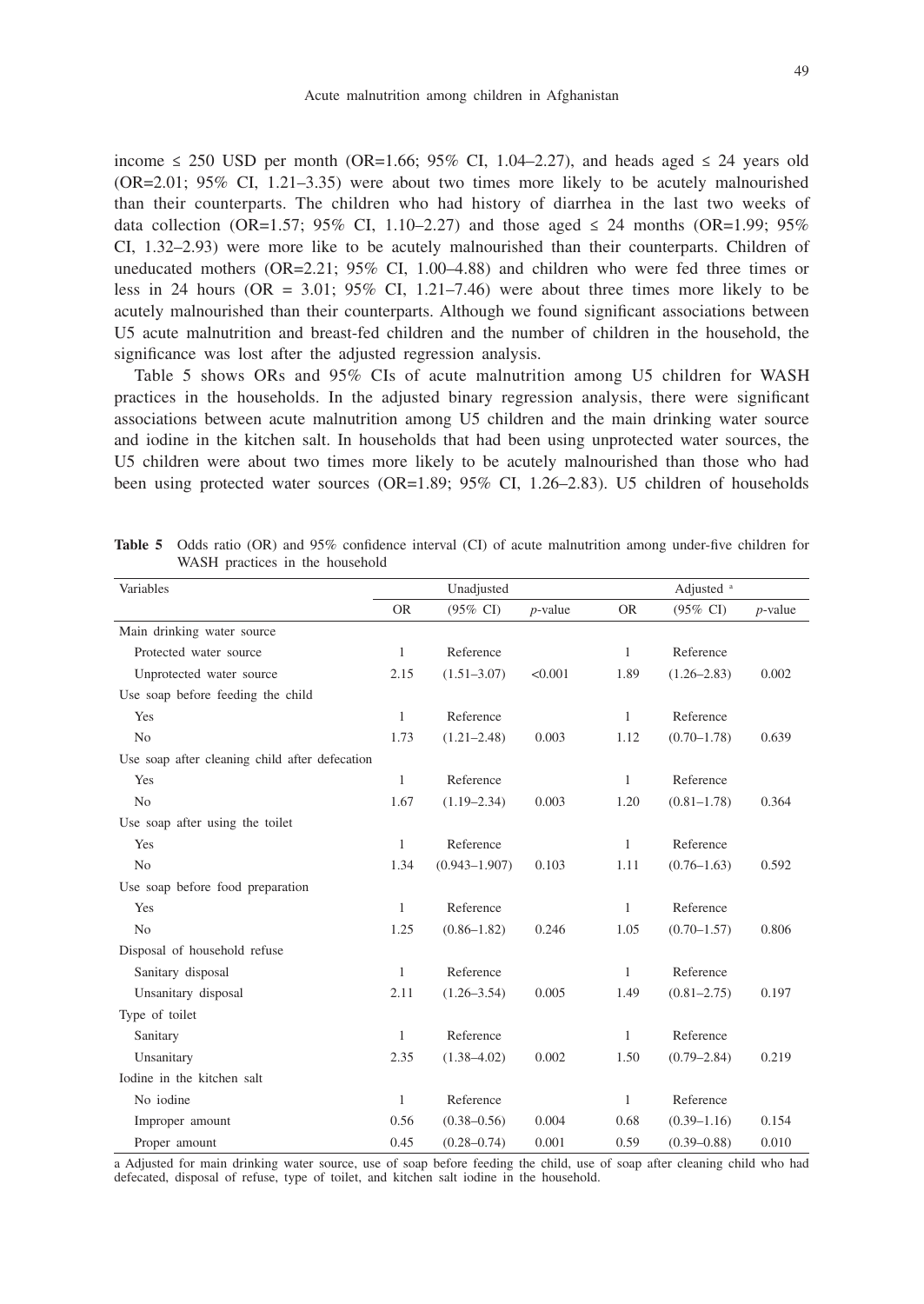that had been using kitchen salt with the proper amount of iodine were two times less likely to be acutely malnourished than those that had been using salt without iodine (OR=0.59;  $95\%$ ) CI, 0.39–0.88). There was a significant association between U5 acute malnutrition and washing hands with soap after cleaning a child who had defecated, washing hands with soap before feeding the child, disposal of household refuse, and type of toilet, but significance was lost after adjusted regression analysis.

#### DISCUSSION

To the best knowledge of the authors, studies describing the prevalence and causes of acute malnutrition in Afghanistan have been limited. Based on the data, we can assume the prevalence and risk factors of U5 acute malnutrition in Faryab province of Afghanistan, but this study design is a cross-sectional study, so more studies should be conducted in this research field to replicate its results. This study showed a 31.3% increase in the prevalence of acute malnutrition (wasting) in Faryab province compared to a previous study conducted in 2013. It also showed that the prevalence of acute malnutrition, when assessed using bipedal edema as an index, was lower than that in previous studies conducted in Malawi and India.<sup>27,28)</sup> Associations of acute malnutrition among U5 children with the sociodemographic characteristics of parents, health status of children, and sanitation in the household found in this study were similar to the findings of previous research in Afghanistan, Iran, and Malawi.18,29,30) From the three anthropometric measurements for screening the nutritional status of children, WHZ was chosen as a dependent variable because of its reliability and common usage in previous studies.<sup>31)</sup>

The education level of the parents had a direct impact on the nutrition status of children. In this study, it was observed that head of household education had a significant effect on nutritional status of children. Household heads who had primary or higher education might have more knowledge of a balanced dietary intake for the family and awareness of the importance of family planning in regard to improving the U5 nutritional status and child health. This is consistent with findings of previous study in Ethiopia.<sup>32)</sup> This study also showed that children who were members of households with an income of  $\leq 250$  USD per month were more likely to be acutely malnourished than their counterparts. U5 wasting might occur because of low purchasing power and limitations in food commodities and resources of the household.10,32)

As presented in this study, U5 children of households in which the heads were aged  $\leq$  25 years old were more prone to be undernourished than their counterparts aged  $>$  25 years. Early marriage of both sexes before they finish their higher education has been a tradition in Afghanistan. This may suggest that because of early marriage, they might still be dependent on their parents, and may not have a steady income to support their family financially. It also draws doubts about their knowledge of dietary management and child health in the family.<sup>22)</sup> Present study indicates that the mother's education is also an important predictor for child wasting. It further suggests that providing education for mothers at the primary or higher level may bring more than a two-fold decrease in the incidence of wasting among U5 children. Educated mothers might be more nutritionally literate and might have more knowledge of child feeding practices. A study conducted in Cambodia suggested similar findings.33) More than one-fourth of mothers in this study had been suffering from moderate acute malnutrition. No significant association was found between nutrition status of mothers and U5 acute malnutrition in our study. However, it has been reported as a risk factor for U5 acute and chronic malnutrition in previous studies.<sup>32,34)</sup>

Diarrhea has been a major cause of malnutrition in U5 children in resource-poor countries like Afghanistan. Our study showed that children who had a history of diarrhea in the last two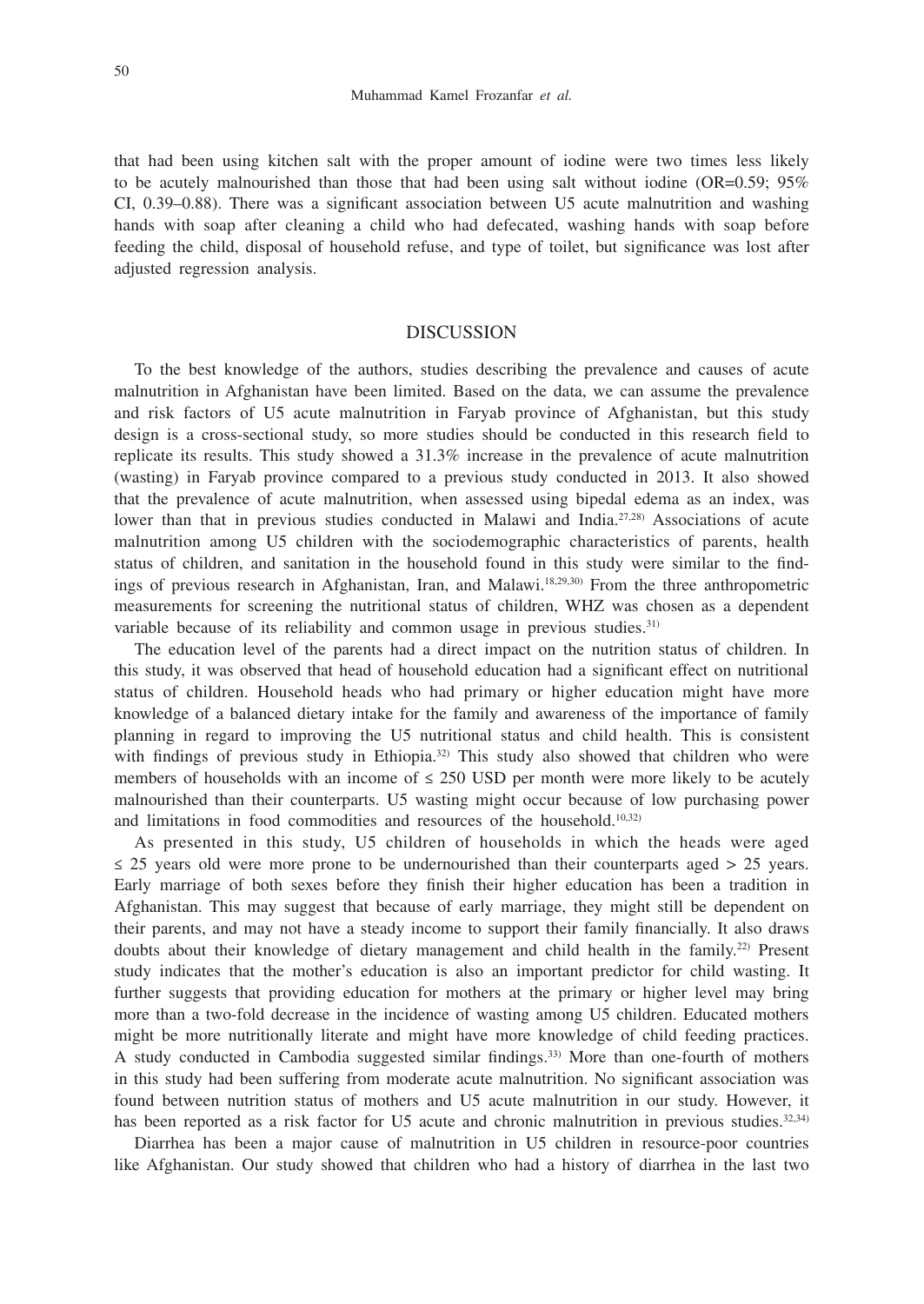weeks were about two times more prone to be acutely malnourished than their counterparts with no such history. The synergistic relationship between under-nutrition and diarrheal episodes might be exacerbated, as children tend to eat less and their ability to absorb nutrition and physical activity might be decreased during the episodes. Previous similar studies have suggested that the combination of fever and pneumonia with diarrhea might increase the risk of U5 wasting and mortality, and it was strongly associated with household sanitation and hygiene practices.<sup>35)</sup>

The current study showed that U5 children whose frequency of food intake was three times or less in one 24-hour period were more than three times as likely to be acutely malnourished. The mother's knowledge and attitude regarding child feeding might play an important role in child's eating frequency and behavior. Studies from Cambodia and Kenya suggest parallel results.<sup>2,33)</sup> Analysis of this study showed that wasting was more than two times as pronounced among children who were aged < 24 months. This may be because of early weaning and obstetric factors of the mothers, as 57.3% of them were found to be either pregnant or lactating, and they might not be able to feed the U5 children properly and sufficiently.34)

The WHO estimates that 50% of child undernutrition cases are the result of repeated diarrheal and intestinal infections due to poor sanitation and hygiene, and a lack of safe drinking water.36) This study indicated that U5 children of households that had been using unprotected water sources were two times more likely to be acutely malnourished than their counterparts. The main reason for acute malnutrition in these children might be repeated diarrheal disease and intestinal parasites because of unsafe drinking water. In previous studies it was declared that the source and distance of water collection in rural areas of developing countries have a significant role in the quality and quantity of the water, as in most rural settings, the farther the distance to the water source is, the more residents decrease their water use. These practices may have a direct impact on U5 children nutritional status. Previous studies have also suggested similar results.<sup>37,38)</sup>

This study also showed that the U5 children in the households that had been using kitchen salt with the proper amount of iodine were two times less likely to be acutely malnourished. The majority (76.9%) of households has been using kitchen salt without iodine or with an improper amount of iodine. This might be one of the underlying causes of undernutrition among the children due to micronutrient deficiency.32)

There were several limitations in this study. First, the data may not reflect each cluster, because data collection of households started from the center of the cluster, although the sampling method has been commonly used elsewhere. Second, in assessing knowledge of household heads and caregivers, the respondents might guess desirable answers, which may show good scores, but not reflect reality. Third, the sample size was relatively small, so that the acute malnutrition frequency was not estimated among subgroups, because the 95% CI of the percentage would be wider for the subgroups.

There has been remarkable progress toward reducing U5 malnutrition and mortality in last decade; however, the health sector still could not achieve the MDG 2015 guidelines. To improve results from all national and international efforts toward managing malnutrition, the following actions should be considered. First, nutrition programs should be horizontally implemented to the body of the BPHS to allow community management of acute malnutrition. Second, efforts should be made toward community mobilization and creation of demand. Third, funding the WASH sector should be done at a level that reflects its impact on undernutrition. Fourth, strategies and programs for fighting undernutrition must incorporate a long-term multi-sectorial component. Fifth, food fortification should be considered as one of the key strategies for improving the nutrition quality of the nation. Sixth and perhaps the most important, health knowledge skills should be included in school curricula. This may lead to substantial improvement in child nutritional status by directly enabling the girls and boys who will be future mothers and household heads to have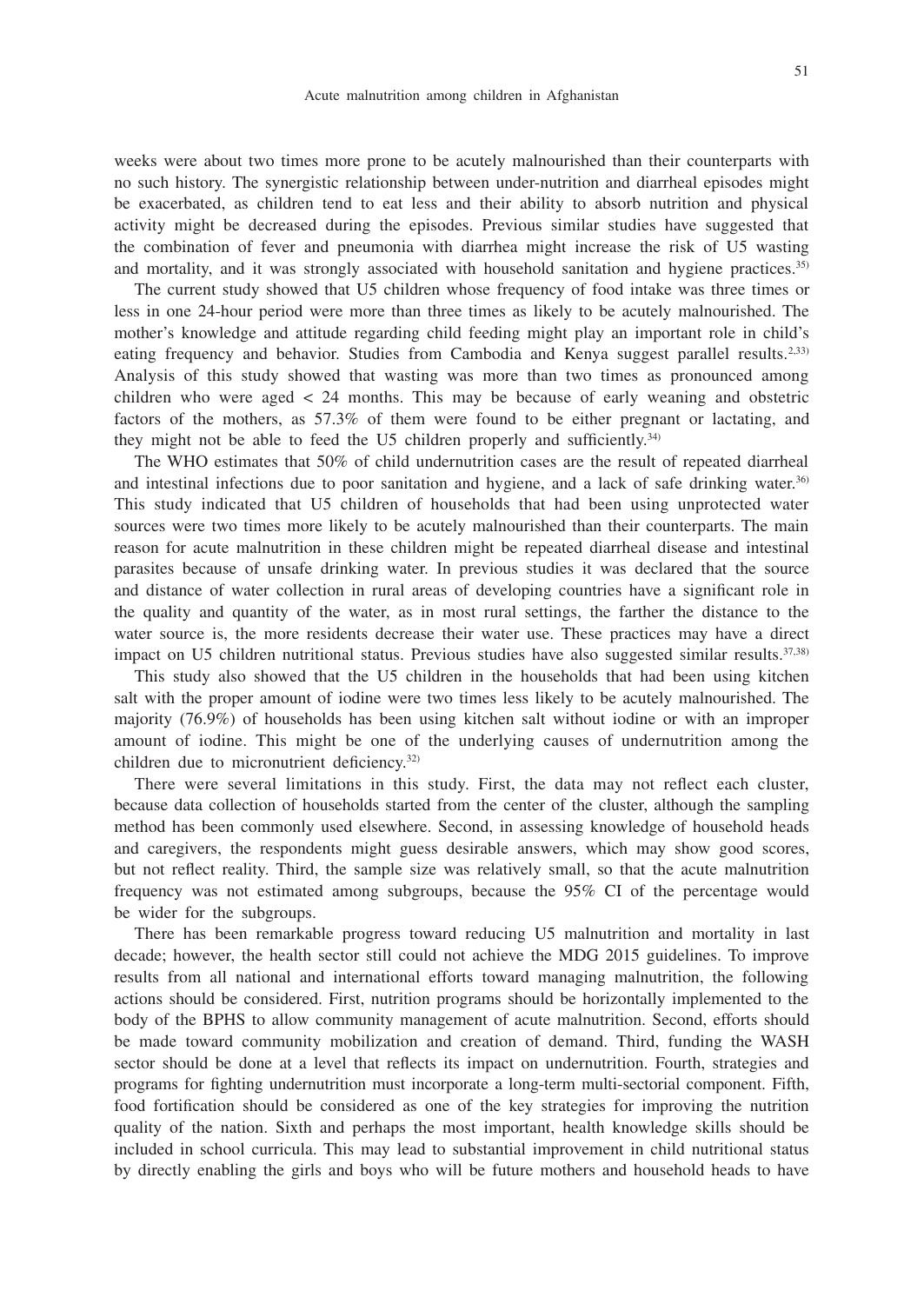improved health knowledge, practice, and health-seeking behavior.

In conclusion, the present study indicated that education of parents, household income and age of household head had a strong relation with the nutritional status of children; a further increase in these factors may result in a remarkable decrease in wasting of U5 children. In addition, WASH had a significant association with the nutritional status of U5 children. Moreover, low water quality might be a major risk factor for wasting among children. Iodized salt also had a significant association with the nutrition status of children.

## ACKNOWLEDGMENTS

We are grateful to Dr. Bashir Noormal, Dr. Ghulam Rahim Awab, Dr. Sayed Murtaza Hofiani, Dr. Naim Musammem, and the cooperative staff of the provincial office of Solidarity for Afghan Families in Faryab province for their technical support and assistance with the data collection process.

## CONFLICT OF INTEREST

The authors declare that they have no competing interests that might affect the results of this study.

### **REFERENCES**

- 1) Manyike PC, Chinawa JM, Ubesie A, Obu HA, Odetunde OI, Chinawa AT. Prevelance of malnutrition among pre-school children in, South-east Nigeria. *Ital J Pediatr*, 2014; 40: 75.
- 2) Jones KD, Thitiri J, Ngari M, Berkley JA. Childhood malnutrition: toward an understanding of infections, inflammation, and antimicrobials. *Food Nutr Bull*, 2014; 35: S64–70.
- 3) Langendorf C, Roederer T, de Pee S, Brown D, Doyon S, Mamaty AA, Touré LW, Manzo ML, Grais RF. Preventing acute malnutrition among young children in crises: a prospective intervention study in Niger. *PLoS Med*, 2014; 11: e1001714.
- 4) Park SE, Kim S, Ouma C, Loha M, Wierzba TF, Beck NS. Community management of acute malnutrition in the developing world. *Pediatr Gastroenterol Hepatol Nutr*, 2012; 15: 210–219.
- 5) Pace N, Seal A, Costello A. Food commodity derivatives: a new cause of malnutrition. *Lancet*, 2008; 371: 1648–1650.
- 6) Habicht JP. Malnutrition kills directly, not indirectly. *Lancet*, 2008; 371: 1749–1750.
- 7) Abuya BA, Ciera J, Kimani-Murage E. Effect of mother's education on child's nutritional status in the slums of Nairobi. *BMC Pediatr*, 2012; 12: 80.
- 8) Kerac M, Seal A. Preventing acute malnutrition in young children: improving the evidence for current and future practice. *PLoS Med*, 2014; 11: e1001715.
- 9) Jones KD, Hünten-Kirsch B, Laving AM, Munyi CW, Ngari M, Mikusa J, Mulongo MM, Odera D, Nassir HS, Timbwa M, Owino M, Fegan G, Murch SH, Sullivan PB, Warner JO, Berkley JA. Mesalazine in the initial management of severely acutely malnourished children with environmental enteric dysfunction: a pilot randomized controlled trial. *BMC Med*, 2014; 12: 133.
- 10) Fuchs C, Sultana T, Ahmed T, Iqbal Hossain M. Factor associated with acute malnutrition among children admitted to a diarrhoea treatment facility in Bangladesh. *Int J Pediatr*, 2014; 2014: 267806.
- 11) Maurya M, Singh DK, Rai R, Mishra PC, Srivastava A. An experience of facility-based management of severe acute malnutrition in children aged between 6–59 months adopting the world health organization recommendation. *Indian Pediatr*, 2014; 51: 481–483.
- 12) Aguayo VM, Badgaiyan N, Singh K. How do the new WHO discharge criteria for the treatment of severe acute malnutrition affect the performance of therapeutic feeding programs? New evidence from India. *Eur J Clin Nutr*, 2015; 69: 509–513.